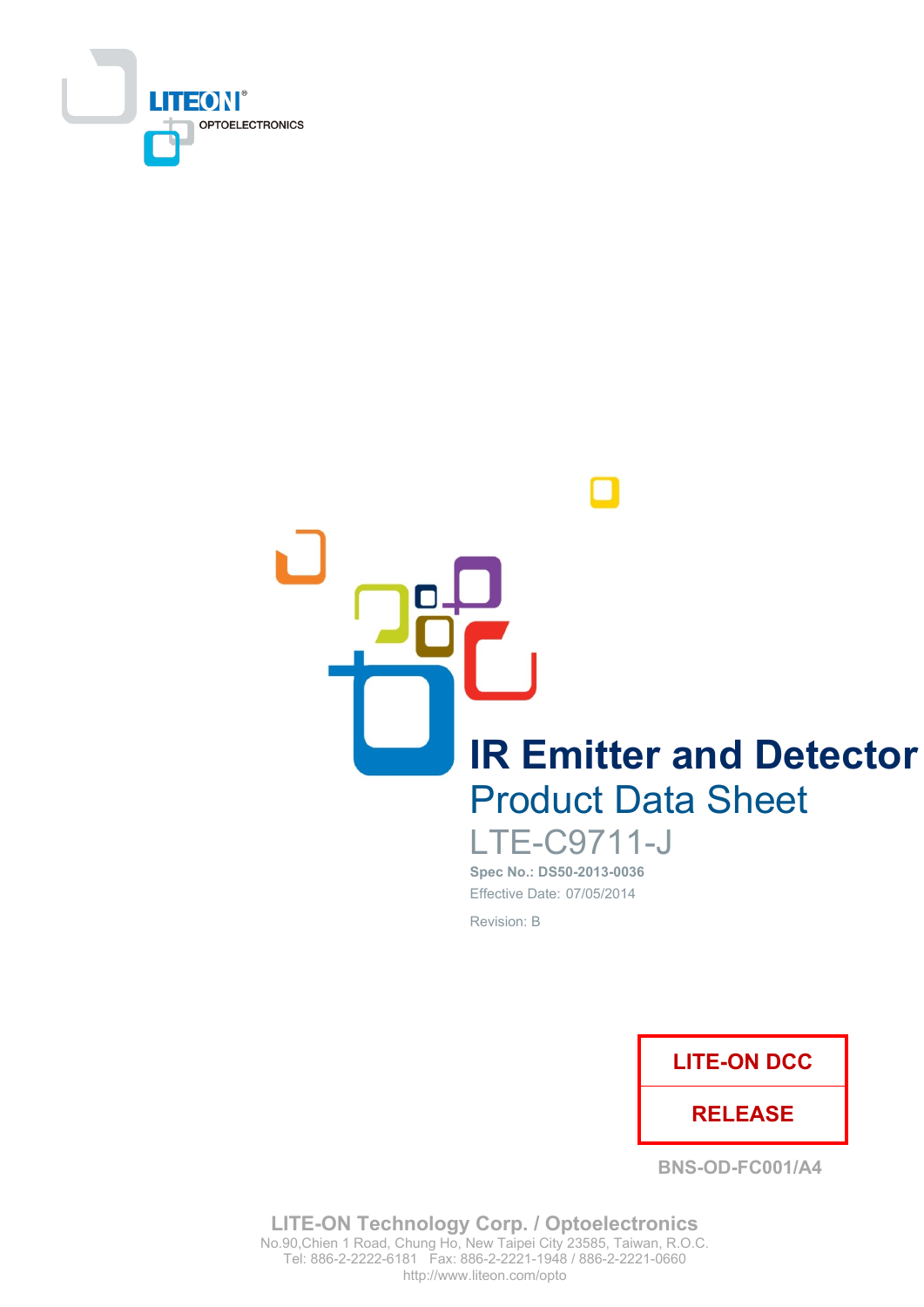

## **IR Emitter and Detector LTE-C9711-J**

### 1. Description

Lite-On offers a broad range of discrete infrared components for application such as remote control, IR wireless data transmission, security alarm & etc. Customers need infrared solutions featuring high power, high speed and wide viewing angels. The product line includes GaAs 940nm IREDs, AIGaAs high speed 850nm IREDs, PIN Photodiodes and Phototransistors. Photodiodes and Phototransistors can be provided with a filter that reduces digital light noise in the sensor function, which enables a high signal-to-noise ratio.

### 1.1. Features

- Meet RoHS, Green Product.  $\blacksquare$
- Package In 12mm Tape On 7" Diameter Reels..  $\blacksquare$
- Compatible With Automatic Placement Equipment.
- Compatible With Infrared Reflow Solder Process.  $\blacksquare$
- EIA STD package.
- Peak wavelength λp=940nm  $\blacksquare$
- Water clear plastic with top view lens.  $\blacksquare$
- Moisture-Sensitive Level 3

#### **1.2. Applications**

- Infrared emitter
- **PCB Mounted Infrared Sensor**

### **2. Outline Dimensions**



### **Notes:**

- 1. All dimensions are in millimeters (inches).
- 2. Tolerance is ±0.1mm (.004") unless otherwise noted.
- 3. Specifications are subject to change without notice.

Part No.: LTE-C9711-J BNS-OD-FC 002/A4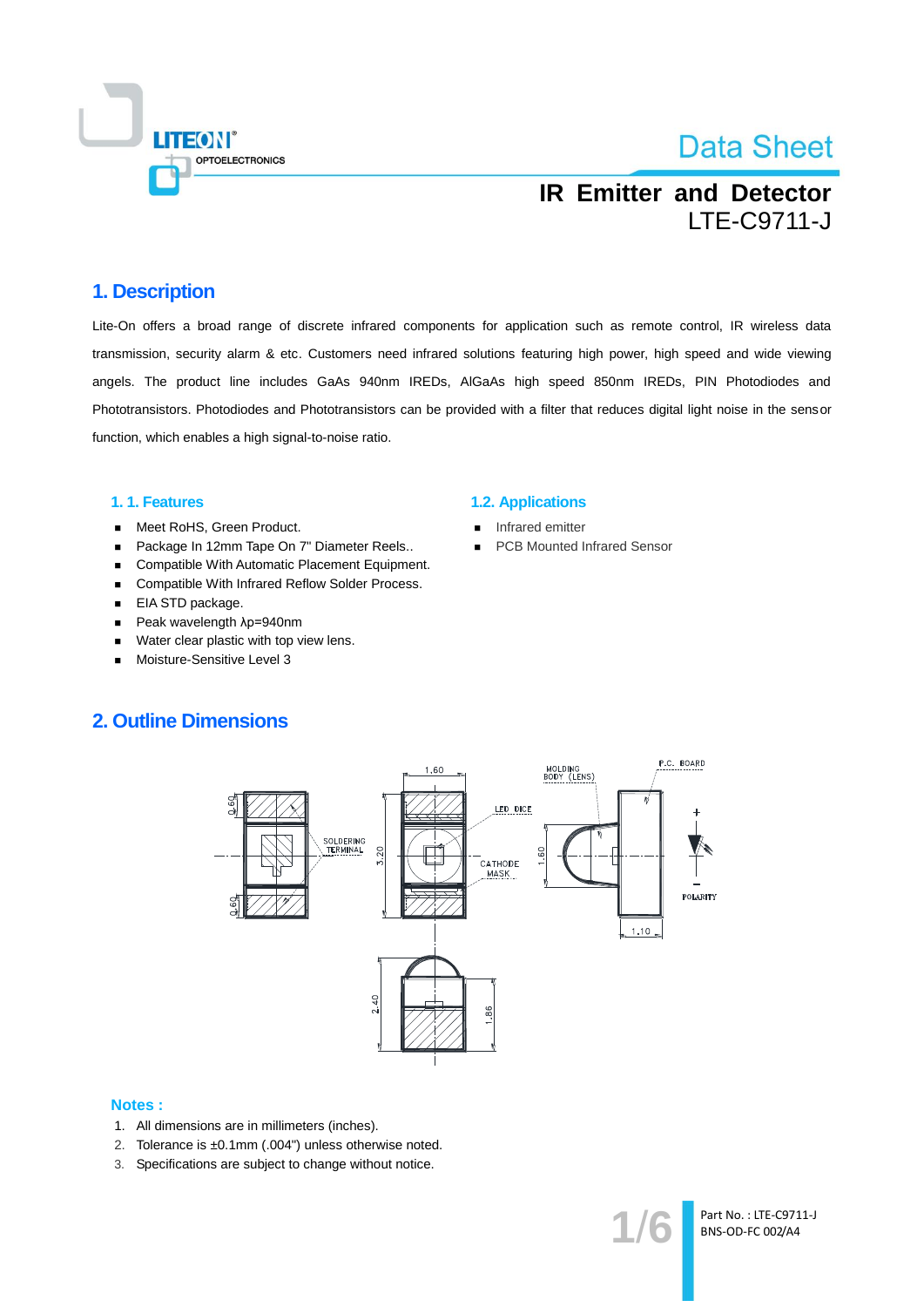

## **IR Emitter and Detector LTE-C9711-J**

## 3. Absolute Maximum Ratings at TA=25°C

| <b>Parameter</b>                         | <b>Maximum Rating</b>                  | <b>Unit</b> |  |
|------------------------------------------|----------------------------------------|-------------|--|
| <b>Power Dissipation</b>                 | 100                                    | mW          |  |
| Peak Forward Current(300pps, 10us pulse) |                                        | A           |  |
| DC Forward Current                       | 50                                     | mA          |  |
| <b>Reverse Voltage</b>                   | 5                                      | V           |  |
| <b>Operating Temperature Range</b>       | $-40^{\circ}$ C to + 85 $^{\circ}$ C   |             |  |
| Storage Temperature Range                | -55 $^{\circ}$ C to + 100 $^{\circ}$ C |             |  |
| Infrared Soldering Condition             | 260°C for 10 Seconds Max.              |             |  |

## 4. Electrical / Optical Characteristics at TA=25°C

| <b>Parameter</b>         | <b>Symbol</b>           | Min. | Typ.           | Max.                     | <b>Unit</b> | <b>Test Condition</b> |
|--------------------------|-------------------------|------|----------------|--------------------------|-------------|-----------------------|
| Radiant Intensity        | IΕ                      | 3.0  | $\blacksquare$ | $\blacksquare$           | mW/sr       | $I_F = 20mA$          |
| Peak Emission Wavelength | $\Lambda_{\text{Peak}}$ |      | 940            | $\overline{\phantom{0}}$ | nm          | $I_F = 20mA$          |
| Spectral Line Half-Width | Δλ                      |      | 50             | $\overline{\phantom{0}}$ | nm          | $I_F = 20mA$          |
| <b>Forward Voltage</b>   | VF                      |      | 1.2            | 1.5                      | V           | $I_F = 20mA$          |
| <b>Reverse Current</b>   | $I_{\mathsf{R}}$        | ۰    | $\blacksquare$ | 10                       | μA          | $V_R = 5V$            |
| Viewing Angle            | $2\theta_{1/2}$         |      | 45             |                          | deg         |                       |

**NOTE:** 

1. 01/2 is the off-axis angle at which the luminous intensity is half the axial luminous intensity.

2. The dominant wavelength, Ad is derived from the CIE chromaticity diagram and represents the single wavelength which defines the color of the device.

### **Bin Code List**

| <b>Radiant Intensity</b> | Unit mW/sr@20mA |     |  |
|--------------------------|-----------------|-----|--|
| <b>Bin Code</b>          | Min             | Max |  |
|                          | 3.0             | 4.5 |  |
|                          |                 |     |  |
|                          |                 |     |  |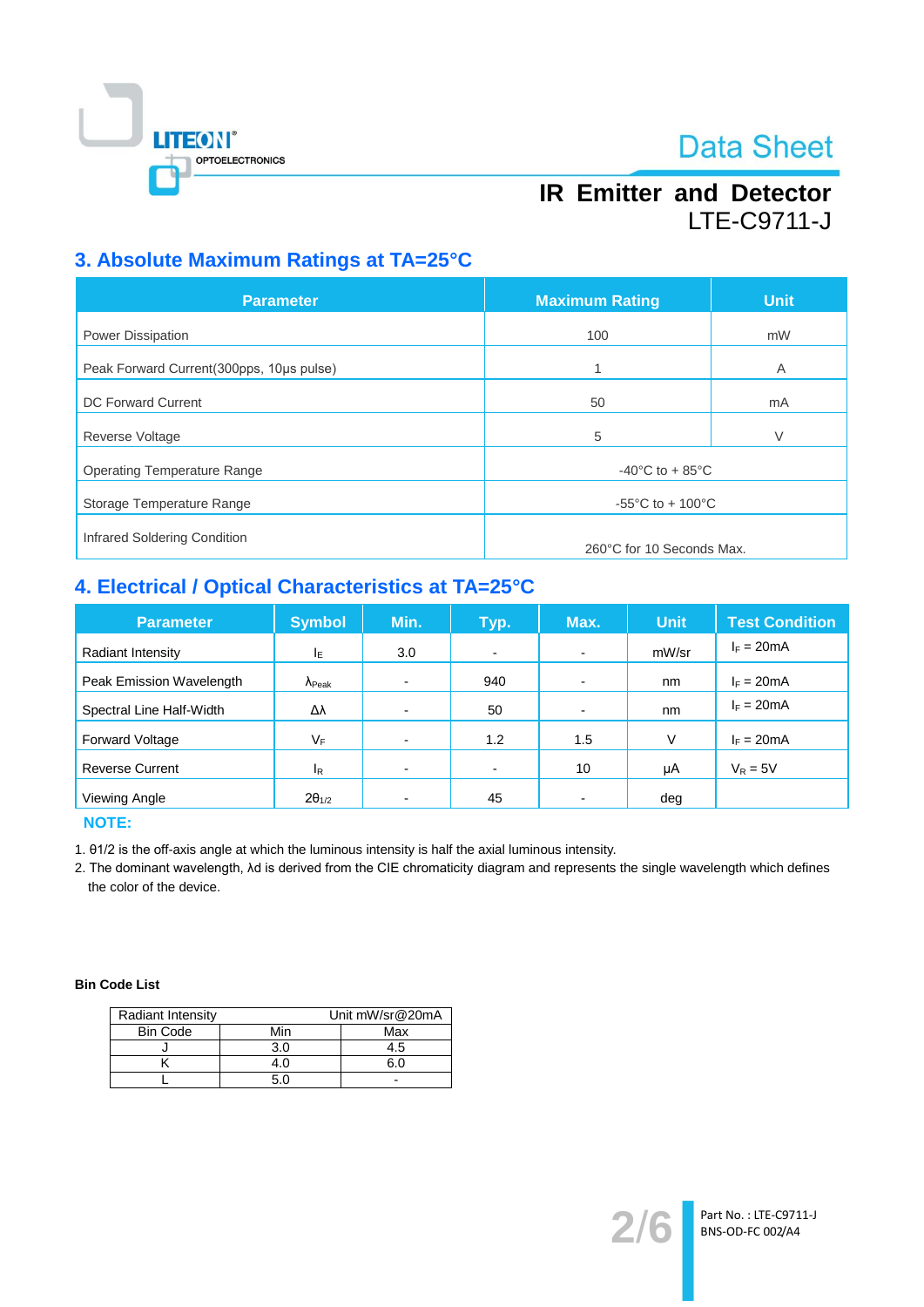

## **IR Emitter and Detector LTE-C9711-J**

### 5. Typical Electrical / Optical Characteristics Curves

(25°C Ambient Temperature Unless Otherwise Noted)



Part No.: LTE-C9711-J BNS-OD-FC 002/A4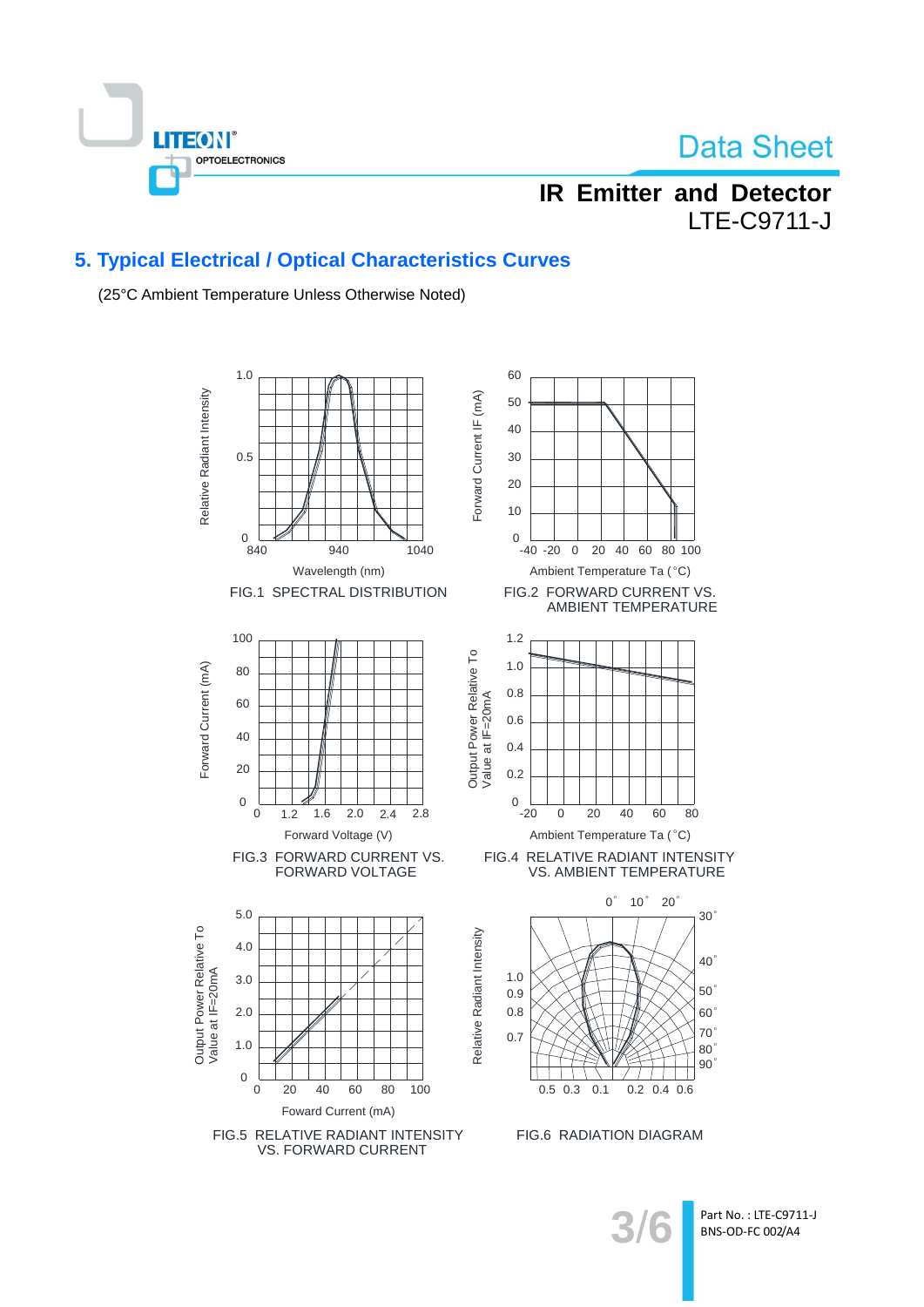

## **IR Emitter and Detector** LTE-C9711-J

## **6. Suggest Soldering Pad Dimensions**



## 7. Package Dimensions Of Tape And Reel



Note: All dimensions are in millimeters (inches).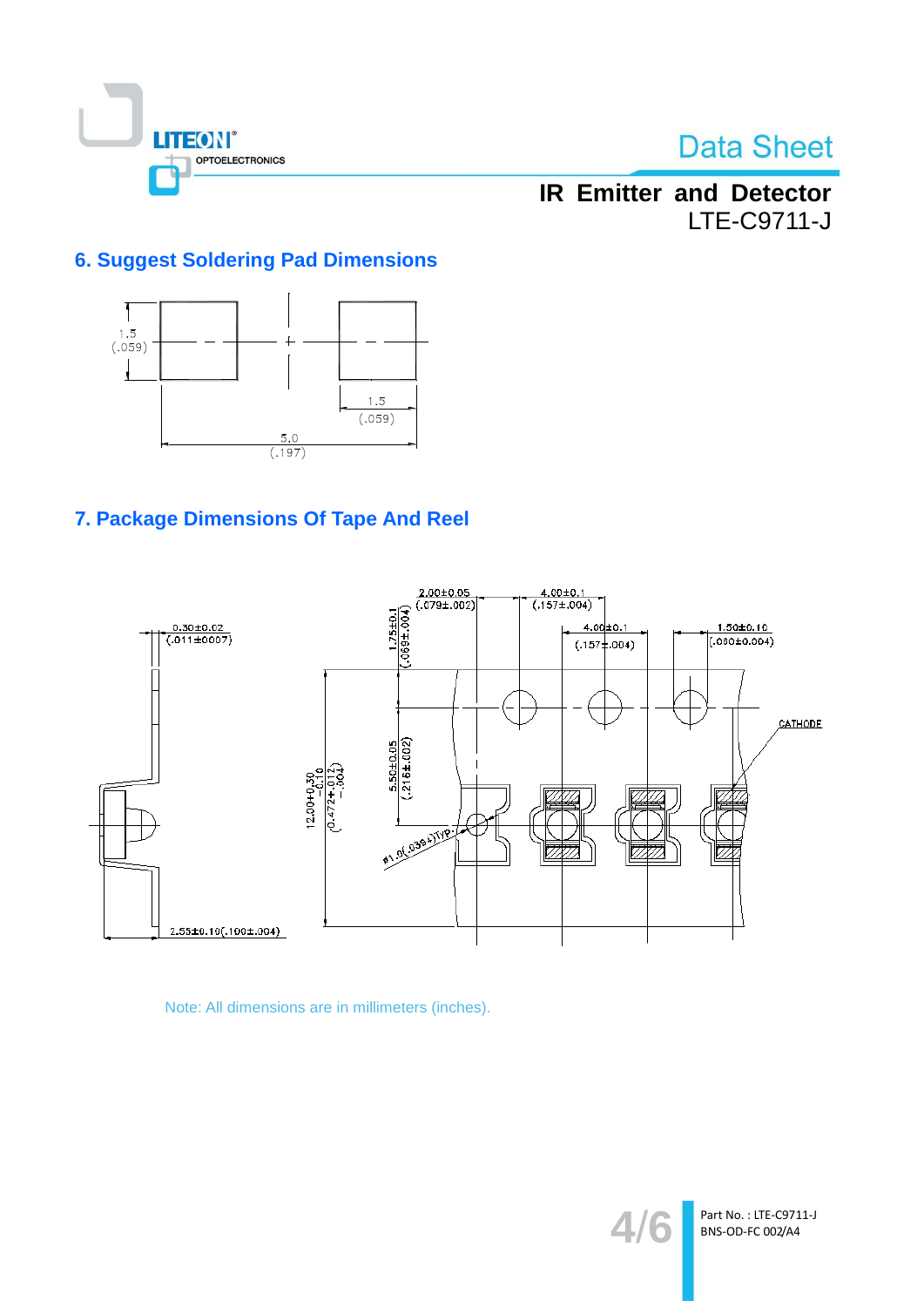

Note: 1. All dimensions are in millimeters (inches).

2. Empty component pockets sealed with top cover tape.

- 3.7 inch reel-1500 pieces per reel.
- 4. The maximum number of consecutive missing lamps is two.
- 5. In accordance with ANSI/EIA 481-1-A-1994 specifications.

### **8. CAUTIONS**

### **8.1. Application**

The LEDs described here are intended to be used for ordinary electronic equipment (such as office equipment, communication equipment and household applications). Consult Liteon's Sales in advance for information on applications in which exceptional reliability is required, particularly when the failure or malfunction of the LEDs may directly jeopardize life or health (such as in aviation, transportation, traffic control equipment, medical and life support systems and safety devices).

#### 8.2. Storage

The package is sealed:

**TEON** 

The LEDs should be stored at 30°C or less and 90%RH or less. And the LEDs are limited to use within one year, while the LEDs is packed in moisture-proof package with the desiccants inside.

The package is opened:

The storage ambient for the LEDs should not exceed 30°C temperature or 60% relative humidity.

It is recommended that LEDs out of their original packaging are IR-reflowed within one week hrs.

For extended storage out of their original packaging, it is recommended that the LEDs be stored in a sealed container with appropriate desiccant, or in a desiccators with nitrogen ambient.

LEDs stored out of their original packaging for more than one week hrs should be baked at about 60 deg C for at least 20 hours before solder assembly.

### 8.3. Cleaning

Use alcohol-based cleaning solvents such as isopropyl alcohol to clean the LEDs if necessary.